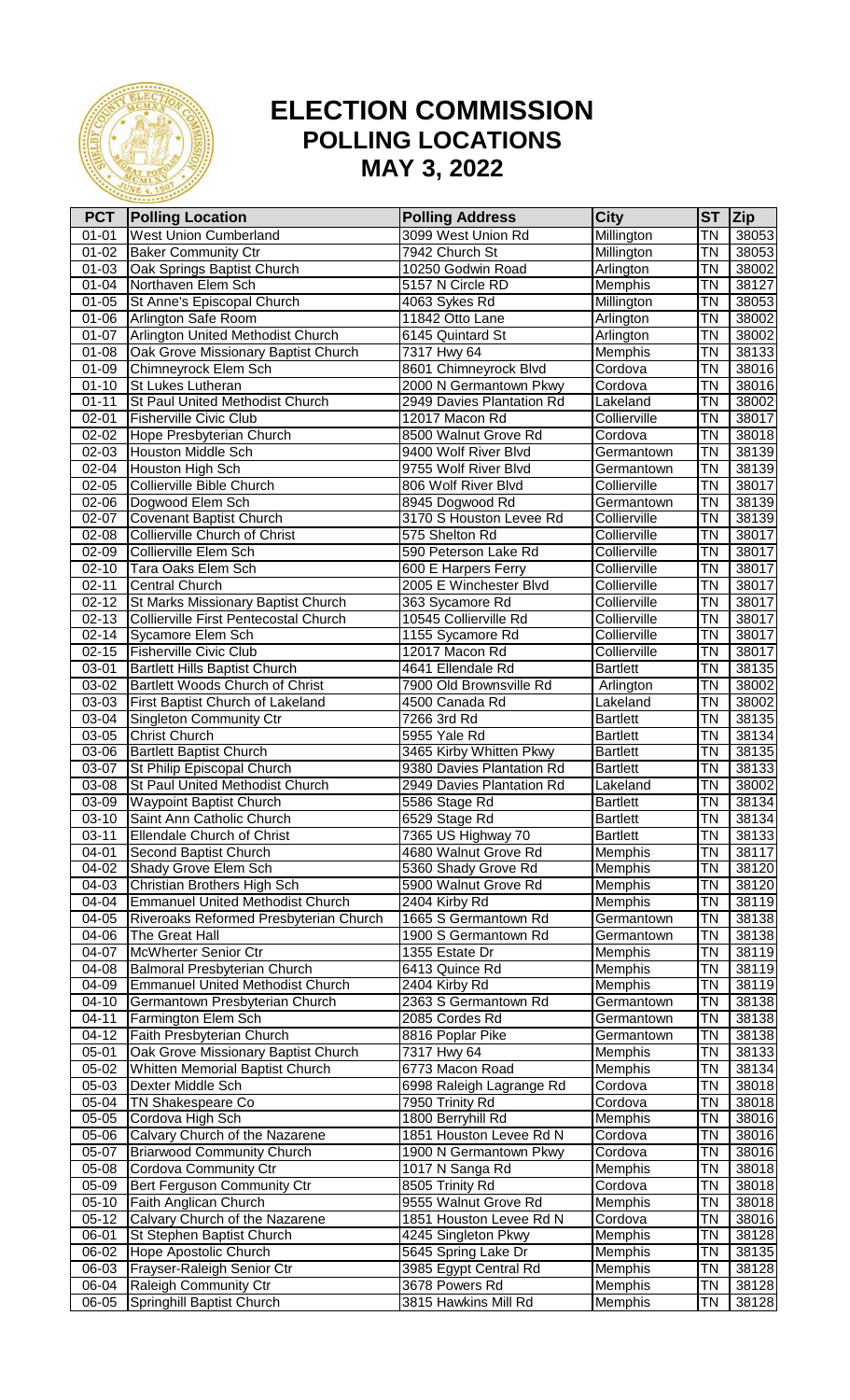| <b>PCT</b>         | <b>Polling Location</b>                                                   | <b>Polling Address</b>                        | City               | <b>ST</b> | <b>Zip</b>     |
|--------------------|---------------------------------------------------------------------------|-----------------------------------------------|--------------------|-----------|----------------|
| 06-06              | Eastside Baptist Church                                                   | 3232 Covington Pike                           | Memphis            | ΤN        | 38128          |
| 06-07              | North Area Office - Gragg Campus                                          | 3782 Jackson Ave                              | Memphis            | ΤN        | 38108          |
| 06-08              | Raleigh Bartlett Meadows Elem Sch                                         | 5195 Twin Woods Ave                           | Memphis            | ΤN        | 38134          |
| 06-09<br>$07 - 01$ | Sycamore View Church of Christ<br>The Pursuit Of God Church               | 1910 Sycamore View Rd<br>3759 N Watkins St    | Memphis            | ΤN<br>ΤN  | 38134<br>38127 |
| 07-02              | Martin Luther King Jr HS                                                  | 1530 Dellwood Ave                             | Memphis<br>Memphis | ΤN        | 38127          |
| 07-03              | Shiloh Church Of Memphis                                                  | 3121 Range Line Rd                            | Memphis            | ΤN        | 38127          |
| 07-04              | <b>Grandview Heights Middle Sch</b>                                       | 2342 Clifton Ave                              | Memphis            | ΤN        | 38127          |
| 07-05              | Hollywood Community Ctr                                                   | 1560 N Hollywood St                           | Memphis            | ΤN        | 38108          |
| 07-06              | Springdale Baptist Church                                                 | 1193 Springdale St                            | Memphis            | ΤN        | 38108          |
| 07-07              | <b>St Stephens United Methodist</b>                                       | 3981 Macon Rd                                 | Memphis            | ΤN        | 38122          |
| 07-08              | Greater Galatian Missionary Baptist Church                                | 2418 Jackson Ave                              | Memphis            | ΤN        | 38108          |
| 07-09              | First Baptist Church Broad                                                | 2835 Broad Ave                                | Memphis            | ΤN        | 38112          |
| $07-10$<br>08-01   | <b>Trinity United Methodist Church</b><br>Grace Missionary Baptist Church | 1738 Galloway Ave<br>1203 N Manassas St       | Memphis<br>Memphis | ΤN<br>ΤN  | 38112<br>38107 |
| 08-02              | Word of Life SDA Church                                                   | 1215 Floyd Ave                                | Memphis            | ΤN        | 38127          |
| 08-03              | <b>Greenlaw Community Ctr</b>                                             | 190 Mill Ave                                  | Memphis            | ΤN        | 38105          |
| 08-04              | Lewis Center                                                              | 1188 North Pkwy                               | Memphis            | ΤN        | 38105          |
| 08-05              | Progressive Missionary Baptist Church                                     | 394 Vance Ave                                 | Memphis            | ΤN        | 38126          |
| 08-06              | Mississippi Blvd Christian Church                                         | 70 N Bellevue Blvd                            | Memphis            | ΤN        | 38104          |
| 08-07              | Mississippi Blvd Christian Church                                         | 70 N Bellevue Blvd                            | Memphis            | ΤN        | 38104          |
| 08-08              | Mt Zion AME Church                                                        | 42 S Parkway W                                | Memphis            | ΤN        | 38109          |
| 08-09              | Mt Nebo Baptist Church                                                    | 555 Vance Ave                                 | Memphis            | ΤN        | 38126          |
| 08-10<br>08-11     | <b>Bruce Elem Sch</b><br>Memphis ROX                                      | 581 South Bellevue Blvd<br>879 E McLemore Ave | Memphis<br>Memphis | ΤN<br>ΤN  | 38104<br>38106 |
| 08-12              | <b>Riverview Community Ctr</b>                                            | 1891 Kansas St                                | Memphis            | ΤN        | 38109          |
| 09-01              | Vision Preparatory Elem Sch                                               | 260 Joubert Ave                               | Memphis            | ΤN        | 38109          |
| 09-02              | Mitchell Road Community Ctr                                               | 602 Mitchell Rd                               | Memphis            | ΤN        | 38109          |
| 09-03              | Mt Pisgah Baptist Church                                                  | 3636 Weaver Rd                                | Memphis            | ΤN        | 38109          |
| 09-04              | Riverside Missionary Baptist Church                                       | 3560 S 3rd St                                 | Memphis            | ΤN        | 38109          |
| 09-05              | <b>Christ United Baptist Church</b>                                       | 929 E Raines Rd                               | Memphis            | ΤN        | 38116          |
| 09-06              | <b>Westwood Community Ctr</b>                                             | 810 Western Park Dr                           | Memphis            | ΤN        | 38109          |
| 09-07              | <b>Whitehaven Community Ctr</b>                                           | 4318 Graceland Dr                             | Memphis            | ΤN        | 38116          |
| 09-08              | St Paul Baptist Church                                                    | 2124 E Holmes Rd<br>5049 Coro Rd              | Memphis            | ΤN<br>ΤN  | 38116          |
| 09-09<br>09-10     | Lake Shores Community Church<br><b>Rising Sun Ministries</b>              | 5255 Tulane Rd                                | Memphis<br>Memphis | ΤN        | 38109<br>38109 |
| 09-11              | Holmes Road Church Of Christ                                              | 1187 E Holmes Rd                              | Memphis            | ΤN        | 38116          |
| 10-01              | Orange Mound Senior Ctr                                                   | 2590 Park Ave                                 | Memphis            | TN        | 38114          |
| $10 - 02$          | Pine Hill Community Ctr                                                   | 973 Alice Ave                                 | Memphis            | ΤN        | 38106          |
| 10-03              | <b>Glenview Community Ctr</b>                                             | 1141 S Barksdale St                           | Memphis            | ΤN        | 38114          |
| 10-04              | St John Missionary Baptist Church                                         | 1656 Pendleton St                             | Memphis            | ΤN        | 38114          |
| 10-05              | Cherry Rd Baptist Church                                                  | 1421 Cherry Rd                                | Memphis            | ΤN        | 38117          |
| 10-06              | Norris Avenue Baptist Church                                              | 1437 Norris Ave                               | Memphis            | ΤN        | 38106          |
| 10-07<br>10-08     | <b>Bethel Grove Elem Sch</b>                                              | 2459 Arlington Ave                            | Memphis            | ΤN<br>ΤN  | 38114<br>38111 |
| 10-09              | Cherokee Branch Library<br>Solomon Temple MB Church                       | 3300 Sharpe Ave<br>1460 Winchester Rd         | Memphis<br>Memphis | ΤN        | 38116          |
| $10 - 10$          | Oakhaven High Sch                                                         | 3125 Ladbrook Rd                              | Memphis            | ΤN        | 38118          |
| $11 - 01$          | Parkway Village Church Of Christ                                          | 4400 Knight Arnold Rd                         | Memphis            | ΤN        | 38118          |
| $11 - 02$          | Greater Middle Baptist Church                                             | 4982 Knight Arnold Rd                         | Memphis            | ΤN        | 38118          |
| $11 - 03$          | <b>McFarland Community Ctr</b>                                            | 4955 Cottonwood Rd                            | Memphis            | ΤN        | 38118          |
| 11-04              | Breath of Life SDA Church                                                 | 5665 Knight Arnold Rd                         | Memphis            | ΤN        | 38115          |
| $11 - 05$          | <b>Hickory Hill Community Ctr</b>                                         | 3910 Ridgeway Rd                              | Memphis            | ΤN        | 38115          |
| 11-06              | New Beginning Community Church                                            | 4480 Kirby Pkwy                               | Memphis            | ΤN        | 38115          |
| 11-07<br>11-08     | Easthaven Church of Christ<br>Soul Winners Baptist Church                 | 4833 Tchulahoma Rd<br>4221 Crump Rd           | Memphis<br>Memphis | ΤN<br>ΤN  | 38118<br>38141 |
| $12 - 01$          | Ridgeway Assembly of God                                                  | 3150 Ridgeway Rd                              | Memphis            | ΤN        | 38115          |
| 12-02              | Oak Forest Elem Sch                                                       | 7440 Nonconnah View Cv                        | Memphis            | ΤN        | 38119          |
| 12-03              | <b>St Marks United Methodist Church</b>                                   | 8255 Winchester Rd                            | Memphis            | ΤN        | 38125          |
| 12-04              | Germanshire Elem Sch                                                      | 3965 S Germantown Rd                          | Memphis            | ΤN        | 38125          |
| 12-05              | New Growth In Christ Christian Ctr                                        | 7550 E Shelby Dr                              | Memphis            | ΤN        | 38125          |
| 12-06              | <b>Greater Love Baptist Church</b>                                        | 4439 Hacks Cross Rd                           | Memphis            | ΤN        | 38125          |
| 12-07              | New Life In Christ Fellowship Church                                      | 6825 E Holmes Rd                              | Memphis            | ΤN        | 38141          |
| 12-08              | Memphis Public Library - E Shelby                                         | 7200 E Shelby Dr                              | Memphis            | ΤN        | 38125          |
| 12-09              | Grace Church of the Nazarene                                              | 8979 E Shelby Dr                              | Memphis            | ΤN<br>ΤN  | 38125<br>38125 |
| 12-10<br>13-01     | Highland Oaks Elem Sch<br>Berclair Elem Sch                               | 5252 Annandale Dr<br>810 N Perkins Rd         | Memphis<br>Memphis | ΤN        | 38122          |
| 13-02              | <b>St Stephens United Methodist</b>                                       | 3981 Macon Rd                                 | Memphis            | ΤN        | 38122          |
| 13-03              | White Station Middle Sch                                                  | 5465 Mason Rd                                 | Memphis            | ΤN        | 38120          |
| 13-04              | <b>Lester Community Ctr</b>                                               | 317 Tillman St                                | Memphis            | ΤN        | 38112          |
| 13-05              | Compass Community Sch - Berclair                                          | 3880 Forest Ave                               | Memphis            | ΤN        | 38122          |
| 13-06              | Evangel Church                                                            | 262 N Perkins Rd                              | Memphis            | ΤN        | 38117          |
| 13-07              | <b>Central Christian Church</b>                                           | 531 S McLean Blvd                             | Memphis            | ΤN        | 38104          |
| 13-08              | Board of Education                                                        | 2597 Avery Av                                 | Memphis            | TN        | 38112          |